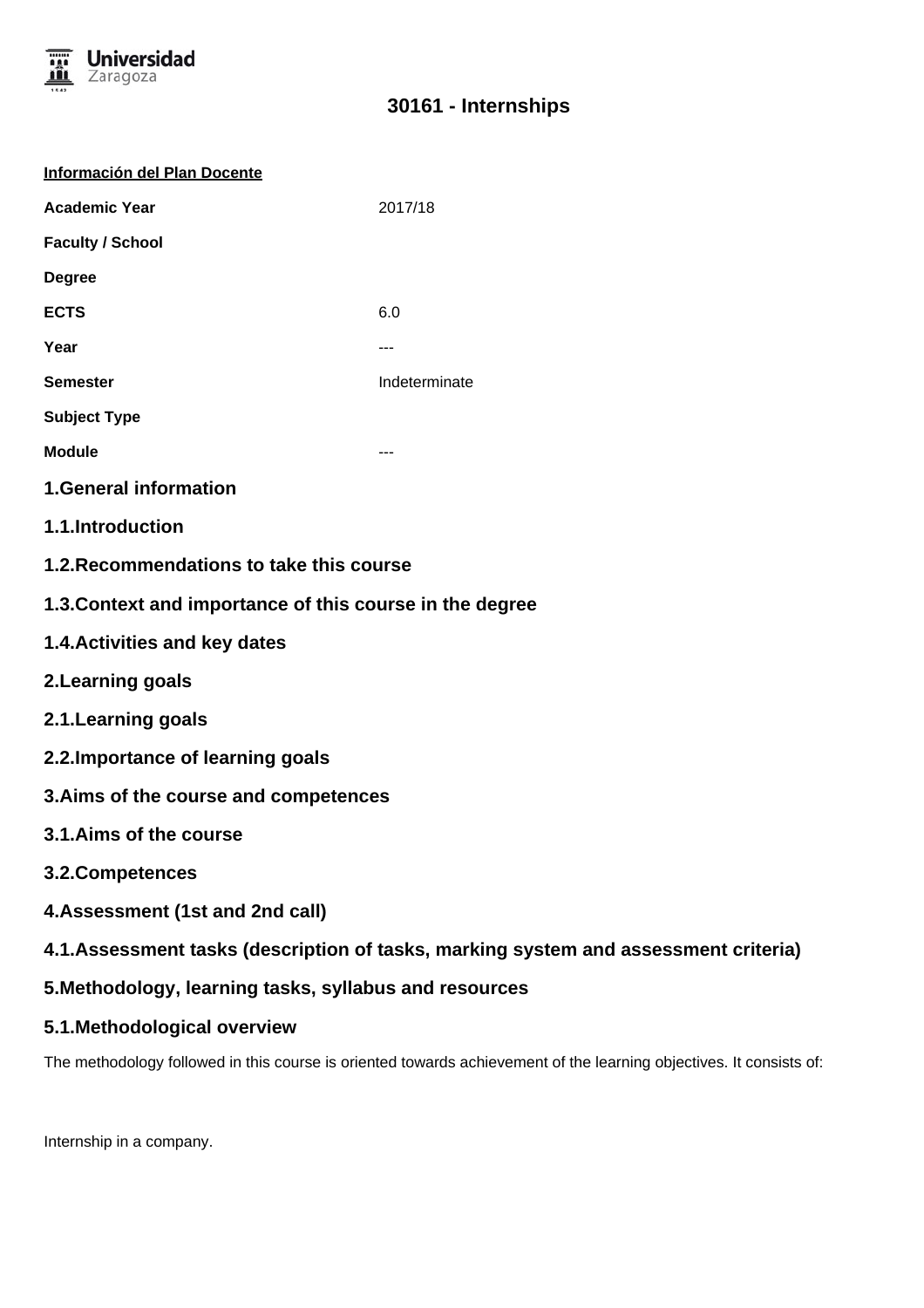

## **30161 - Internships**

### **5.2.Learning tasks**

The course includes the following activities:

Within the previously established dates, the students must submit an application form (Form B) for internship. Those students who have already passed 50% of the degree credits will have priority. In order to apply, however, it is compulsory to have passed at least 90 ECTS of the degree.

The Internship in company Department, following the demand of private companies and public entities, will make up a list containing the offer of internships that might be done during the year. The internship call will be based on the available offer.

Prior to the beginning of the internship, the program partner company or the student (following the company's instructions) must notify the Department of Internships in EUPLA the start date of the internship and send the required information as per Form A and C . The Department of Internships in EUPLA will draw up the agreement and send it to all involved parts for them to sign it.

Once the placement has been assigned, and before the students sign the agreement, they must get enrolled in the course Internship in Company . This enrolment follows the general conditions that are set in the Admission and Enrolment Regulations of the Universidad de Zaragoza.

For the carrying out of the internship, its duration and the subsequent assessment, an equivalence of 60 hours per ECTS will be estimated. At the end of their internship, students must submit a copy of their report together with a certificate from the company in the School's office. This report will be revised by the teacher responsible for the Internship Department, who will evaluate the internship period of the student.

#### **5.3.Syllabus**

The syllabus is different for each student and company.

#### **5.4.Course planning and calendar**

Schedule for in company sessions and submission of assignments.

During the official enrolment period, the student will enrol in the corresponding subjects Internship. This enrolment follows the general conditions that are set in the Admission and Enrolment Regulations of the Universidad de Zaragoza. Within the time limit set by the School, the student will have to submit a copy of their report together with a certificate from the company in the School's office.

#### **Content**

Subject contents required to obtain the learning results.

Not applicable.